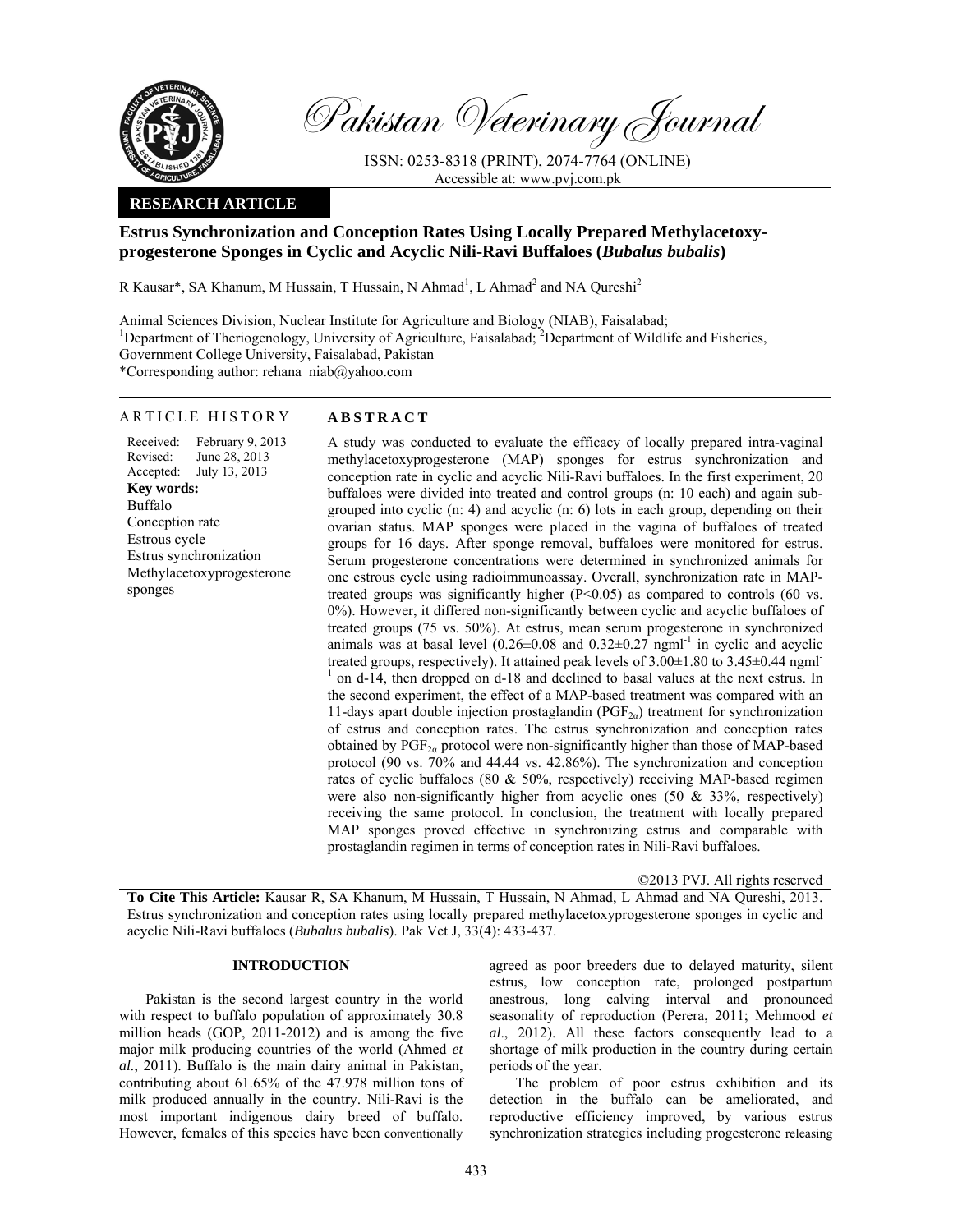intra-vaginal device (PRID), progesterone sponges and prostaglandin  $F_2$  alpha (PGF<sub>2α</sub>) protocol etc. However, the data on progesterone-based estrus synchronization regimens in buffaloes is deficient, requiring extensive studies to confirm the efficacy of progesterone induced estrus (De Rensis and Lopez-Gatius, 2007). Various analogues of progesterone may be effectively incorporated in such regimens. A recent study suggested that MAP, incorporated in estrus synchronization protocol in cyclic buffaloes, increased the follicular recruitment after its administration and speeded up follicular growth to 1.7 folds immediately after its withdrawal. Thus, MAP should also be evaluated for its utility in acyclic buffaloes (Garcia *et al.,* 2008).

The two progesterone releasing devices, PRID and Controlled Internal Drug Release (CIDR) have been used for induction of estrus in buffaloes (Presicce *et al*., 2005; Naseer *et al.*, 2011). The luteolytic effect of  $PGF_{2\alpha}$  is well-documented in this species (Pandey *et al.,* 2011). In cows, progestagen sponges have synchronized estrus equally successfully as the CIDR (Martinez *et al*., 2011). Sponges are cheaper, offer a precise synchronization of estrus and can be easily manufactured locally. However, information regarding the efficacy of MAP sponges in terms of the estrus synchronization and conception rates in the buffalo is limited.

In Pakistan, at present, no local made commercial progestagen-releasing intra-vaginal device is available for synchronizing estrus in buffaloes. Moreover, relatively little work has been conducted on estrus synchronization using progesterone based protocols in Nili-Ravi buffaloes in their native environment (Naseer *et al*., 2011). Therefore, the present study was planned to evaluate the efficacy of locally prepared MAP sponges for estrus synchronization and conception rate in cyclic and acyclic Nili-Ravi buffaloes.

# **MATERIALS AND METHODS**

**Sponge preparation:** In this study, two experiments were performed to evaluate the estrus synchronization and conception rates by using locally prepared MAP sponges in buffaloes**.** Sponges were prepared by considering the conventional method for sheep (Robinson, 1965) with necessary modifications for buffaloes. Briefly, polyurethane sponges (diameter 6 cm & length 10 cm) were impregnated with 250 mg MAP (Depot Provera; The Pfizer, Belgium) dissolved in 20 ml ethanol for the treatment group, whereas the plain sponges for control lot (in  $1<sup>st</sup>$  experiment) were simply washed with 20 ml ethanol and left overnight for drying. The sponges were then dusted with antibiotics powder (streptomycin/ penicillin: 5 g) just before their placement in the cranial part of the vagina of the animal. The sponges were deposited in the vagina using sterilized cylindrical glass applicators, lubricated with paraffin oil at the inserting end.

## **Experiment No. 1**

**Experimental design and animal management:** The first experiment was conducted on 20 lactating buffaloes, 6-10 years of age, kept at the Livestock Farm, University of Agriculture, Faisalabad, Pakistan in October, 2010.

Animals were fed green fodder (sorghum, mott grass) and concentrate (maize oil cake, 60%; corn gluten, 30%) along with mineral mixture at the time of milking. The buffaloes were inserted with MAP sponges (treated; n=10) and plain sponges (controls; n=10) for 16 days (irrespective of the stage of estrous cycle). The treated and control buffaloes were sub-grouped into cyclic (with functional corpus luteum (CL) on the ovary; n=4) and acyclic (having no functional CL on the ovary;  $n=6$ ).

**Estrus detection:** Buffaloes in all groups were monitored for onset of estrus using a teaser bull twice a day (in the morning and evening), up to 5 days after removal of sponges (Singh, 2003). In buffaloes showing positive reaction to the teaser, the estrus was confirmed through examination of reproductive organs per rectum. The day of estrus was specified as d-0. The presence of functional CL was confirmed in all the synchronized animals through rectal palpation on d-11 after removal of sponges.

**Blood sampling:** Blood sampling was started from synchronized buffaloes through jugular vein, on the d-0 of the synchronized estrus, and continued on alternate days up to 24 days. Serum was separated by centrifugation  $(2000x)$  and stored at -20 $^{\circ}$ C for the estimation of serum progesterone concentrations.

**Serum progesterone estimation:** Serum progesterone concentrations were estimated by radioimmunoassay using commercially available kits (Immunotech, France). The sensitivity of the assay was  $0.05$  ngm $l^{-1}$  and the interassay and intra-assay coefficients of variation were 7.2 and 6.5%, respectively. The cross reactivity with other steroids ranged <0.01-15%.

## **Experiment No. 2.**

**Experimental design and animal management:** The second experiment was carried out on 40 healthy multiparous buffaloes (7-12 years of age) kept at the Livestock Experiment Station (LES), Bahadarnagar, Okara, Pakistan in December, 2010. Animals were kept on berseem (*Trifolium alexandrinum*), along with the concentrate. Buffaloes were randomly divided into 2 groups. The first group, consisting of 10 cyclic and 10 acyclic animals, was inserted with MAP sponges for a period of 7 days alongwith an injection of  $PGF_{2\alpha}$ (Lutalyse: 25 mg, The Pfizer, Belgium), on the day of removal of sponges. The second group also consisted of 20 cyclic buffaloes and received two injections of  $PGF_{2\alpha}$ (25 mg) 11-days apart.

**Artificial insemination:** Estrus was detected using a teaser bull after the last injection of  $PGF_{2\alpha}$  and buffaloes showing signs of true estrus were inseminated with frozen/thawed semen from bulls of known fertility (Semen Production Unit, Qadirabad, Sahiwal, Pakistan). The pregnancy diagnosis was performed 60 days later through rectal palpation.

**Statistical analysis:** The estrus synchronization and conception rates in cyclic and acyclic buffaloes of treated and control groups were compared by Z test for proportions (PH Stat 2, Microsoft Excel 2002) and P<0.05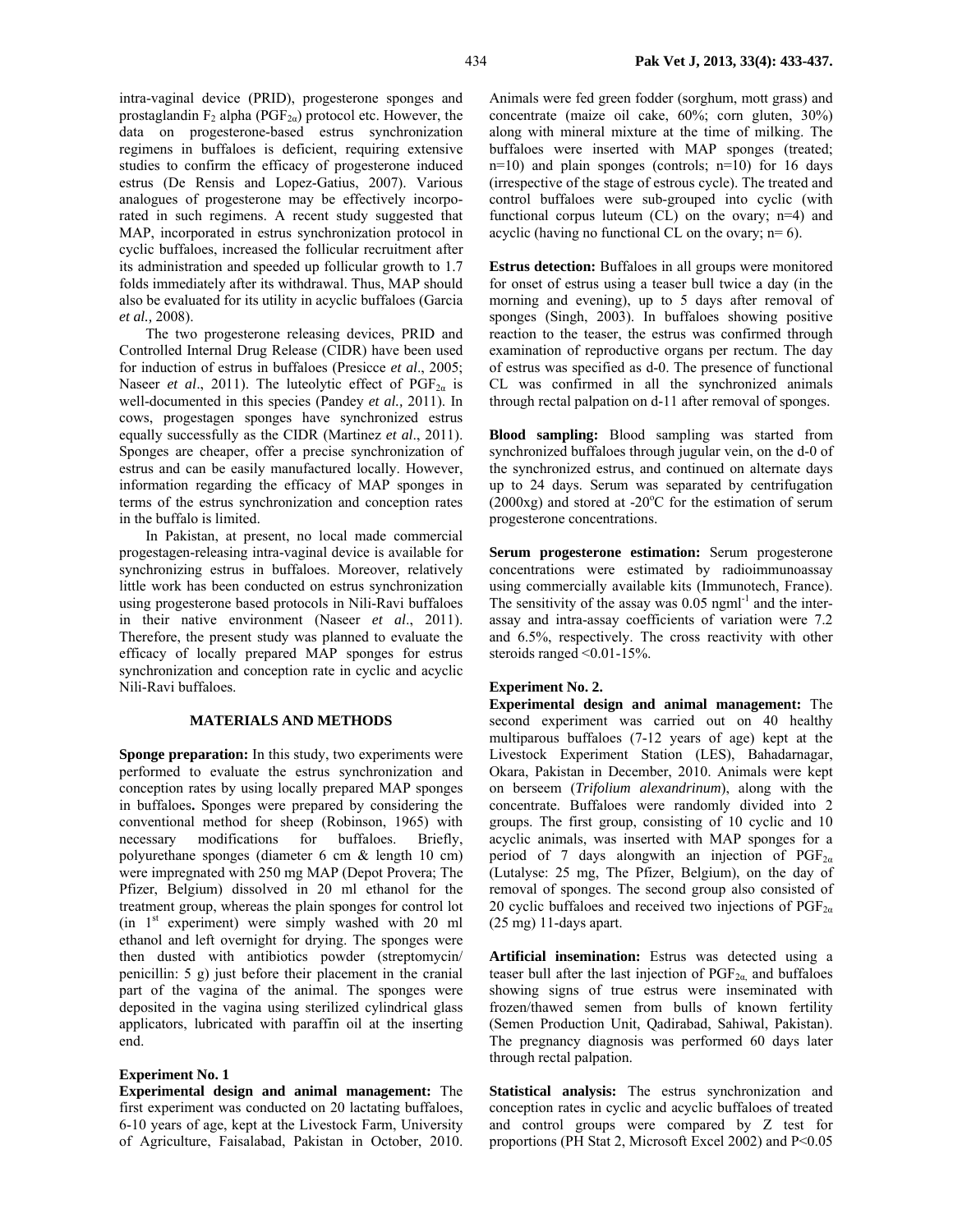was regarded as significant. The data regarding progesterone concentrations were analyzed in terms of standard deviation to the group means.

#### **RESULTS**

### **Experiment 1**

**Estrus synchronization:** The data on estrus synchronization in cyclic and acyclic buffaloes following treatment of MAP and plain sponges are presented in Table 1. Among cyclic buffaloes, MAP treatment resulted in 75% synchronization rate, while none of the buffaloes of the control group was synchronized  $(P<0.05)$ . Similarly, in acyclic animals, 50% were synchronized with MAP treatment, while none could be synchronized in control group (P<0.05). Thus, synchronization rate in both cyclic and acyclic animals treated with MAP sponges was higher compared to control. However, the difference in synchronization rate between cyclic and acyclic buffaloes of treated groups (75 vs. 50%) was non-significant. These results confirmed the efficacy of MAP sponges for synchronizing estrus in both cyclic (75%) and acyclic (50%) buffaloes.

**Serum progesterone profiles during estrous cycle**: The serum progesterone profiles during synchronized estrous cycles in cyclic and acyclic treated buffaloes are presented in Fig.1. At synchronized estrus, mean progesterone concentrations in cyclic and acyclic buffaloes were  $0.26 \pm 0.08$  and  $0.32 \pm 0.27$  ngml<sup>-1</sup>, respectively. Progesterone concentrations gradually increased in next few days, reaching peak levels of  $3.00\pm1.80$  to  $3.45\pm0.44$  $ng$ ml<sup>-1</sup> on d-14 in the two groups. These levels were maintained up to d-16 and then a drop  $(2.43\pm0.62)$  to  $2.79\pm0.40$  ngml<sup>-1</sup>) was observed on d-18 which gradually decreased to basal values  $(1$  ngml<sup>-1</sup>) on the next estrus. One acyclic buffalo treated with MAP sponge showed a short estrous cycle, as was revealed by serum progesterone profile (Fig. 2). It exhibited gradually increasing levels of progesterone after estrus, reaching a peak of 3.55 ngml-1on d-8. Then, a decreasing trend was observed from d-10 which dropped to basal level on d-14. Afterwards, progesterone profile again showed an increasing trend up to d-24. This shows the initiation of next estrus at d-14.

**Experiment 2:** In this trial, the comparative effects of MAP-based and  $PGF_{2\alpha}$ -based protocols on estrus synchronization and conception rates in Nili-Ravi buffaloes were observed and the results are expressed in Table 2. The overall estrus synchronization (90 vs. 70%) and conception rates (44.44 vs. 42.86%) for  $PGF_{2a}$ -based protocol were non-significantly higher than the overall synchronization and conception rates obtained by MAPbased protocol. There was also non-significant difference (P*>*0.05) in estrus synchronization rate (90 vs. 80%) and conception rate (44.44 vs. 50%) between cyclic buffaloes of both treatment groups. The estrus synchronization rate of cyclic buffaloes receiving MAP-based protocol (80%) was slightly higher, but not significant, than acyclic ones receiving the same protocol (60%). Similarly, the conception rate (50 vs. 33%) of cyclic buffaloes receiving MAP-based regimen, was slightly higher than acyclic

**Table 1:** Estrus synchronization rate after treatment with MAP sponges in cyclic and acyclic Nili-Ravi buffaloes

| Groups                                                        | Reproductive | n  | Synchronization rate |                                  |  |
|---------------------------------------------------------------|--------------|----|----------------------|----------------------------------|--|
|                                                               | status       |    | No.                  | Percent                          |  |
| MAP-Treated                                                   | cyclic       |    |                      | 75 <sup>A</sup>                  |  |
|                                                               | Acyclic      | 6  |                      | 50 <sup>A</sup>                  |  |
|                                                               | Total        | 10 |                      | 60 <sup>A</sup>                  |  |
| Control                                                       | Cyclic       |    |                      | $0^{\text{B}}$                   |  |
|                                                               | Acyclic      |    |                      | 0В                               |  |
|                                                               | Total        | 10 |                      | 0 <sup>B</sup>                   |  |
| $\overline{A}$ R $\overline{A}$ $\overline{A}$<br>1.00<br>. . |              | .  |                      | 1.00<br>$\overline{\phantom{a}}$ |  |

<sup>A, B</sup> Values with different superscripts within a column differ significantly (P<0.05).

**Table 2:** Estrus synchronization and conception rate using MAP-PGF<sub>2α</sub> regimen in comparison to double injection protocol of  $PGF_{2\alpha}$  in Nili-Ravi buffaloes

| Treatments                      | Reproductive n |    | Estrus               |                     | Conception |       |
|---------------------------------|----------------|----|----------------------|---------------------|------------|-------|
|                                 | <b>Status</b>  |    | synchronization rate |                     | rate       |       |
|                                 |                |    | No.                  | Percent No. Percent |            |       |
| $MAP-PGF20$                     | Cyclic         | 10 | 8                    | 80                  | 4          | 50    |
|                                 | Acyclic        | 10 | 6                    | 60                  | 2          | 33    |
|                                 | Total          | 20 | 14                   | 70                  | 6          | 42.86 |
| $PGF_{2a}$ (double inj.) Cyclic |                | 20 | 18                   | 90                  | 8          | 44.44 |

The differences in estrus synchronization rate and conception rate among various groups were non-significant



**Fig. 1:** Mean (±SD) serum progesterone concentrations during synchronized estrous cycles in (a) cyclic (n:3) and (b) acyclic (n:2) buffaloes.



**Fig. 2:** Serum progesterone concentrations showing a short estrous cycle in a buffalo of acyclic group.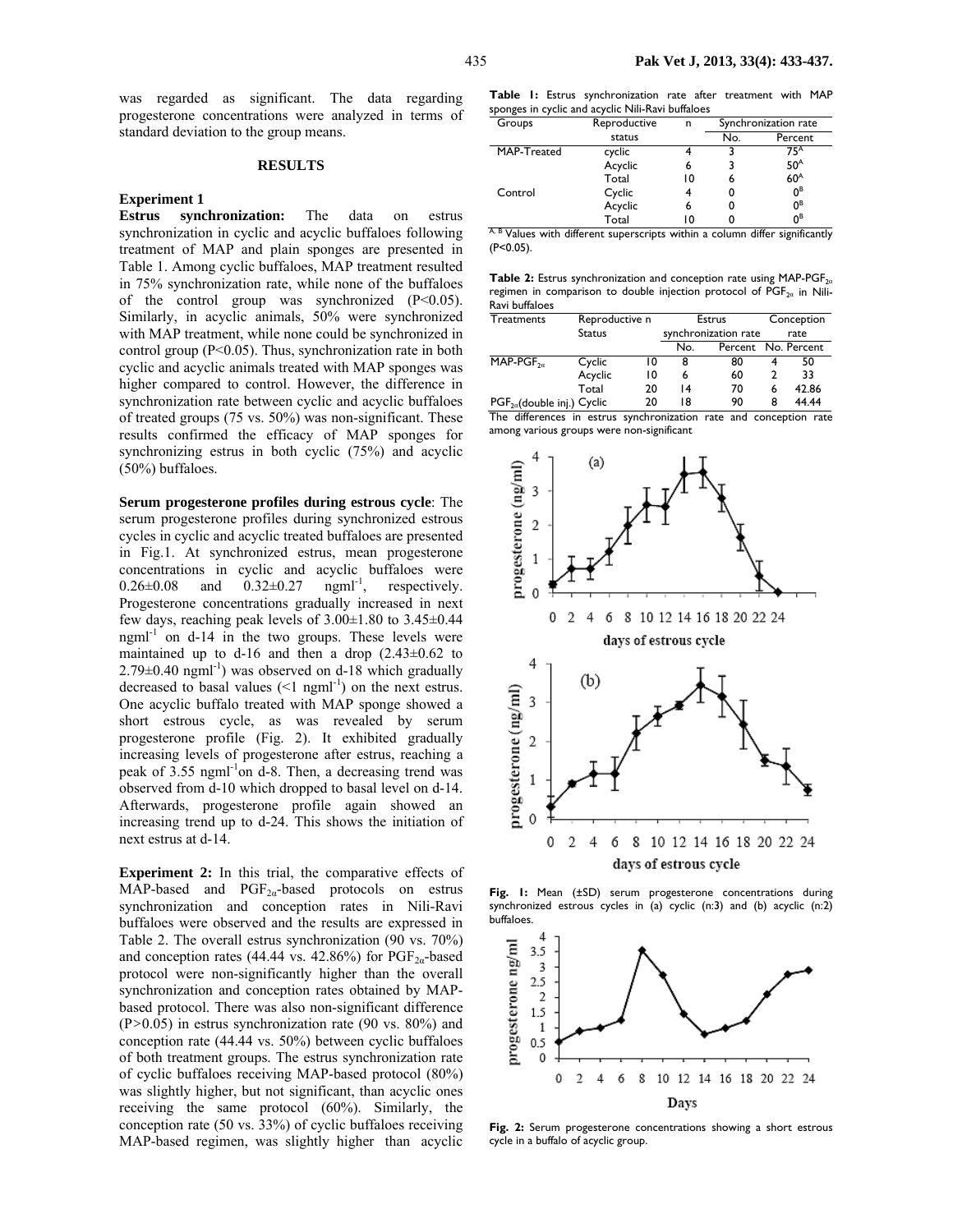ones receiving the same protocol (Table 2). Thus, both the treatments proved equally effective in terms of estrus synchronization and conception rates both in cyclic and acyclic buffaloes.

#### **DISCUSSION**

**Estrus synchronization rate:** Commercially available intra-vaginal progestagen sponges have been used successfully to synchronize estrus in goats (Mehmood *et al*., 2011), sheep (Naderipour *et al*., 2012) and cows (Martinez *et al*., 2011). Locally manufactured MAP sponges in the present trials induced estrus in cyclic as well as acyclic buffaloes and synchronization rates by these pessaries are comparable to other intra-vaginal progesterone devices such as CIDR, which induced cyclicity in 50% acyclic buffaloes and 67% heifers (Singh, 2003). In the first experiment, the number of cyclic buffaloes was too small (4 only), giving an estrus synchronization rate of 75% (3/4); nevertheless, the 2nd experiment was executed with 10 cyclic buffaloes, giving a synchronization rate of 80% (8/10), confirming the efficacy of MAP sponges. The longer retention period (10-14 days) of CIDR in the animals induced higher estrus response (83 vs 33%) than shorter retention time (8 days). However, in the present study, MAP sponges exhibited relatively higher synchronization rates (60-80%) for a short retention period of 7 days (experiment 2), when used with the co-treatment of  $PGF_{2\alpha}$  as compared to 50-75% when used alone for 16 days. Similarly, Azawi *et al*. (2012) achieved a 100% synchronization rate by a CIDRbased estrus synchronization regimen with eCG and GnRH, given at the time of removal of CIDR.

**Conception rate:** The conception rate for MAPprostaglandin treatment in the present trial (42.86%) is higher than that achieved by using PRID (28%) in multiparous buffaloes (Presicce *et al*., 2004). However, the pregnancy rate was improved (70.5%), when PRID was used with PMSG (Presicce *et al.*, 2005). Similarly, 80% conception rate was obtained after CIDR treatment in another study (Singh, 2003). The conception rate for MAP sponges in the current study (42.86%) is comparable with that recorded by treatment of reused CIDR and a new one (37.1% and 36.6%, respectively; Naseer *et al*., 2011). It is also in agreement with Azawi *et al*. (2012), who recorded 40% conception rate in Iraqi buffaloes by using a 7-day treatment with CIDR along with eCG and GnRH at the end of treatment. Recently, Martinez *et al*. (2011) obtained 61.5 and 57% conception rates in cow heifers by MAP sponges and CIDR, respectively.

The conception rate by double injection  $PGF_{2\alpha}$ protocol in the present study (44%) is in line with the 39.3% pregnancy rate in buffaloes observed by Pandey *et al*. (2011). This pregnancy rate was correlated with the diameter of pre-ovulatory follicle (POF) in buffaloes. All the buffaloes with large follicles (>14 mm) conceived, whereas those having POF between 12 and 14 mm had a pregnancy rate of 35.3% and it was 0% for animals having POF <12 mm in diameter (Pandey *et al*., 2011).

**Serum progesterone profile during estrous cycle:** Serum progesterone profiles during estrous cycle recorded in the present work are almost similar to the previous reports. A meta-analysis of peripheral progesterone profiles of Murrah buffaloes revealed that during periestrus phase, peripheral progesterone was at basal level  $(0.30\pm0.06 \text{ ngml}^{-1})$ , increasing to  $1.94\pm0.03 \text{ ngml}^{-1}$ at mid-luteal phase and then declining to 1.24±0.02 ngml-1 at late luteal phase (Mondal *et al*., 2010). This pattern of progesterone production during estrous cycle follows the changes of CL function in the ovary.

In buffaloes, the average duration of estrous cycle is 22 days, and two waves of follicular development predominantly occur during estrous cycle (Warriach and Ahmed, 2007). One of the acyclic animals showed a short estrous cycle of 14 days in the current study. In an earlier report (Baruselli *et al.*, 1997), the estrous cycle of short length (13 days) was associated with the occurrence of a single wave of follicular growth and low levels of progesterone. However, pattern of follicular development could not be monitored in the buffalo with short estrous cycle in this study. In the current study, the buffalo with short estrous cycle presented a sudden rise  $(3.55 \text{ ng ml}^{-1})$ in serum progesterone on d-8 and then the values declined afterwards. Moreover, the resumption of postpartum cyclicity in buffaloes has been reported to be associated with one or more short cycles of less than 18 days (Yindee *et al*., 2007). The short cycles suggest unfavorable environmental and nutritional factors and the abnormal secretion of progesterone and estradiol (Nanda *et al*., 2003).

**Conclusion:** The treatment with locally prepared MAP sponges can be successfully used to synchronize estrous cycle in cyclic and acyclic Nili-Ravi buffaloes and the results are comparable with those of prostaglandin regimen in terms of achieving optimum conception rates. However, efficacy of such sponges in low breeding season and in combination with other hormones needs to be investigated before their use at commercial level.

**Acknowledgement:** Authors are thankful to Muhammad Younis and Riaz Hussain Virk, Faculty of Animal Husbandry, University of Agriculture, Faisalabad; and Rashid Ahmad, LES, Bahadurnagar, Okara, for providing animal keeping facilities. Authors also acknowledge Higher Education Commission, Islamabad, for funding under Indigenous Scholarship Scheme to Shahid Mehboob Rana, GC University, Faisalabad and Muhammad Ishaq and Ehsan Rashid, NIAB, Faisalabad, for their assistance in conducting these experiments.

#### **REFERENCES**

- Ahmed F, H Shah, I Raza and A Saboor, 2011. Forecasting milk production in Pakistan. Pak | Agri Res, 24: 82-85.
- Azawi OI, MD Ali, SA Oday, A Salih, AS Al-Hadad, SJ Mouayad and AS Abdul-Hussien, 2012. Comparative efficacy of different CIDR protocols for the treatment of postpartum anestrous in Iraqi buffaloes. Vet World, 5: 201-205.
- Baruselli PS, RG Mucciolo, JA Visintin, WG Viana, RP Arruda, EH Madureira, CA Oliveira and JR Molero-Filho, 1997. Ovarian follicular dynamics during the estrous cycle in buffalo (*Bubalus bubalis*). Theriogenology, 47: 1531-1547.
- De Rensis F and F Lopez-Gatius, 2007. Protocols for synchronizing estrus and ovulation in buffalo (*Bubalus bubalis*): A Review. Theriogenology*,* 67: 209-216.
- Garcia AR, BS Nahúm, JBL Junior, NA Costa, KS Gonçalves, MYA Miyasaki, AFC Andrade and RP Arruda, 2008. The association of